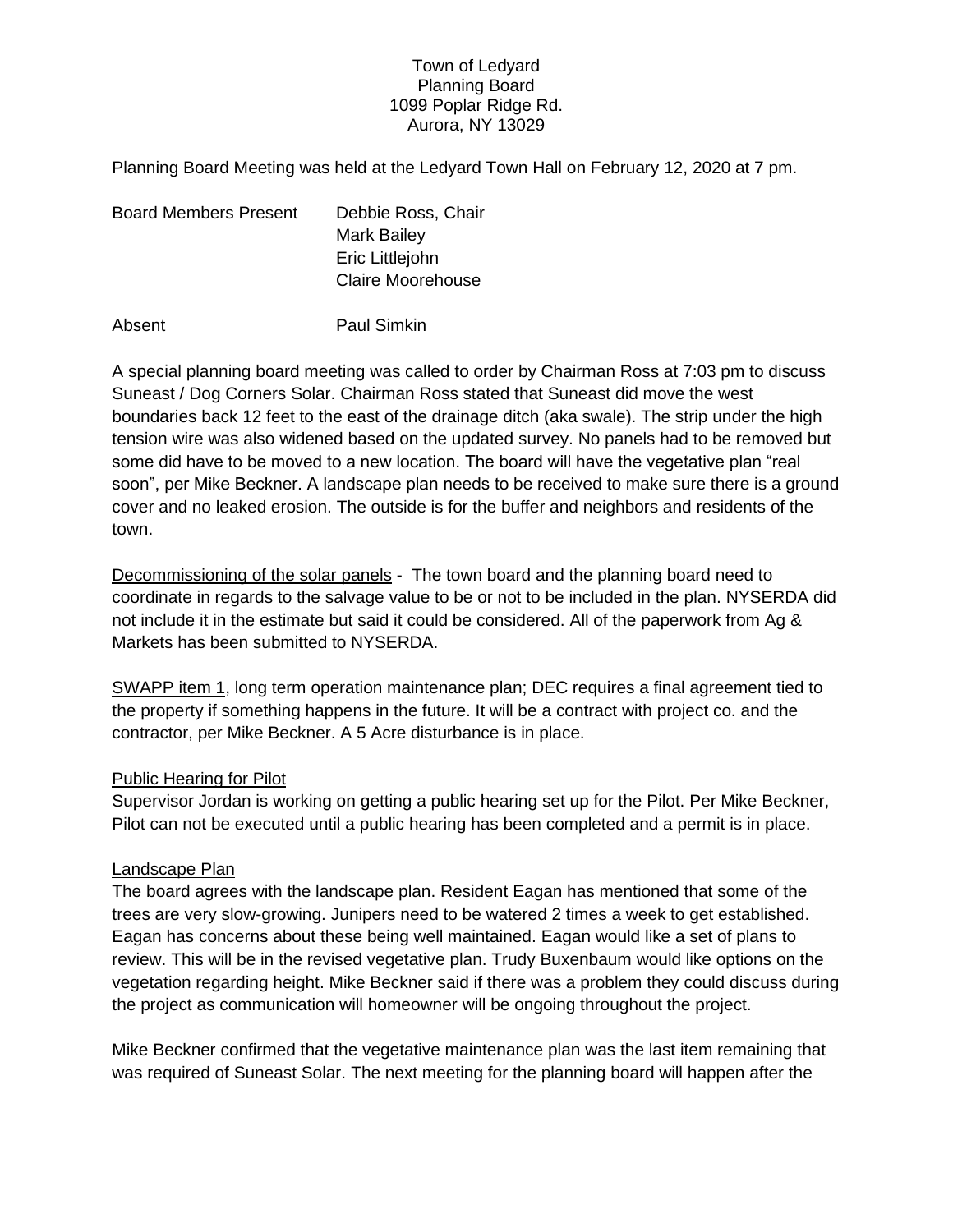### Town of Ledyard Planning Board 1099 Poplar Ridge Rd. Aurora, NY 13029

decommissioning plan is established by the town board. The next meeting will be on March 11, 2020.

The planning board is all set at this point.

A discussion was held on the town hiring a lawyer.

The town will be holding a public hearing regarding the village's firework law. The town will have a resolution as well and add it to the zoning laws.

Setbacks for the Solar need to be addressed in the zoning law. Specifications are for residential projects

● Anything over 2 acres will require a special permit

- The fence will be considered part of the project if it is required by law
- At the setback determined by your special permit.
- All subject to review

# Commercial Projects

● Determine the setbacks

Solar Farms shall be enclosed by permit or fencing to restrict unauthorized use. The height, style, and type of fence shall be determined by the planning board as part of the site plan review process. Since required by law, the fence will be considered part of the project, therefore be subject to the setback parameters as established by the special permit from the planning board.

Chairman Ross will write a letter to present to the town board. This will be sent for approval with all planning board members prior to.

This will need to be sent onto the county Tuesday after the town board meeting for GML if approved by town board in March.

A letter was received and read from Karen Simkin in regards to the Solar Public Hearing held in January 2020

Mark Bailey asked that a Happy Birthday to Eric Littlejohn was included in the minutes.

Adjourned Motion was made and passed to adjourn the meeting at 8:37pm. Ayes - 4 Nays - 0 Respectfully Submitted,

Jamie Bailey, Planning Board Clerk